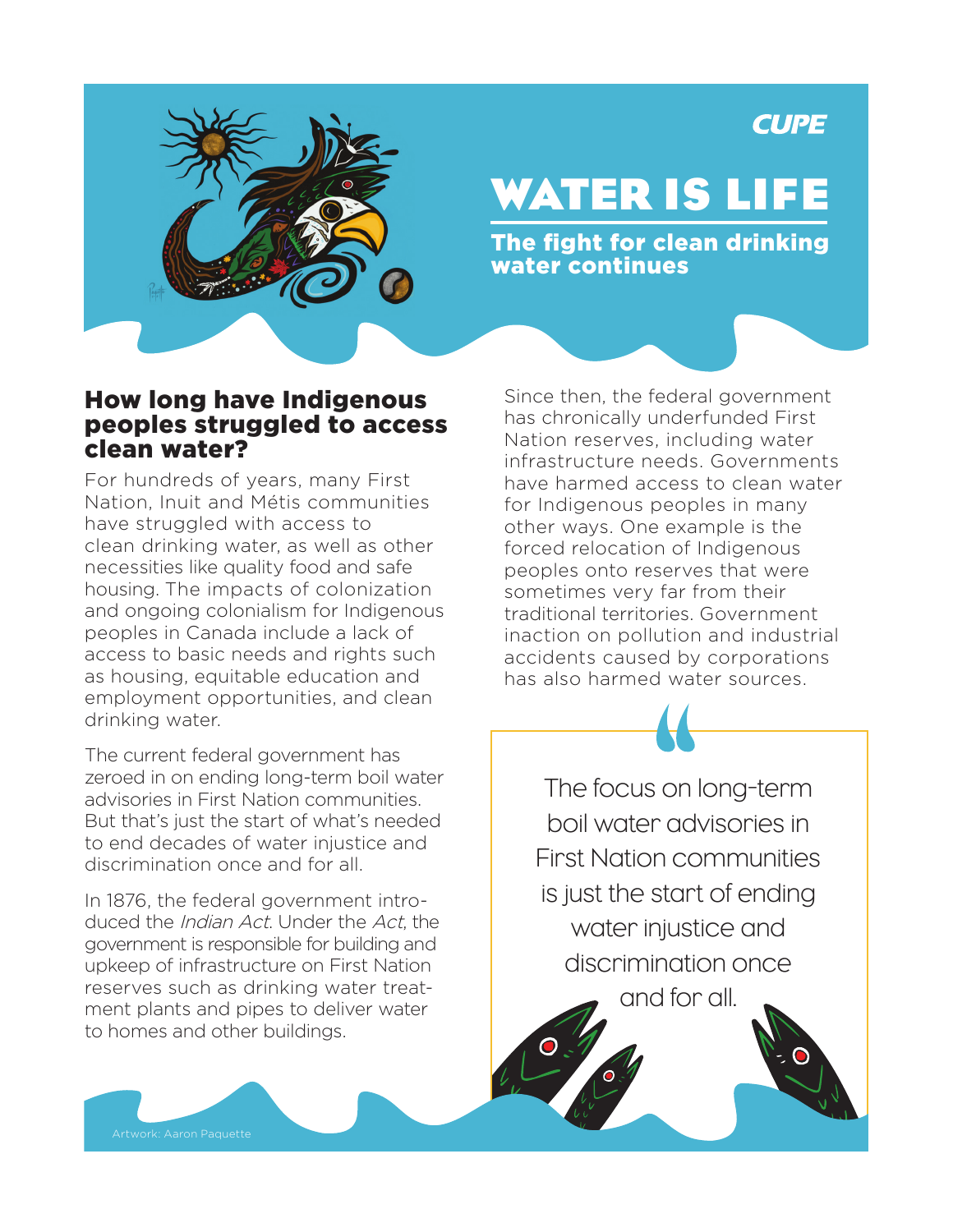Today, many Indigenous peoples still do not have access to clean drinking water. This violates the internationally recognized human right to water. In 2015, Justin Trudeau committed to end boil water advisories by 2021. That deadline has passed and while many long-term boil water advisories have ended, the Liberal government says many communities won't have long-term solutions until 2026.

#### How could this have gone on for so long?

Many Indigenous people and allies have wondered the same thing! For decades, one federal government after another has made commitments to provide Indigenous peoples with safe drinking water. But no government has delivered adequate funding to build and maintain drinking and wastewater water treatment plants, as well as appropriate pipe systems to connect the plants to homes, or provide enough trained and fairly-paid staff to run the systems.

> Over the last several hundred years, most Indigenous communities and Nations have faced threats to clean drinking water.



#### Which Indigenous peoples are affected?

The question of which communities or how many communities are impacted by not having access to clean drinking water is not simple, but one thing is clear: over the last several hundred years, most Indigenous communities and Nations have faced threats to clean drinking water.

The federal government limits which Indigenous peoples it has financial and legal responsibilities to for clean drinking water. The Liberal government pledge to end boil-water advisories in First Nation communities only covers long-term drinking water advisories for water systems serving five or more homes on First Nation reserves, which the government refers to as 'public systems.' The government is not focusing on fixing piping into homes, or on homes with no piping that rely on large tanks of water called cisterns, or on supporting wastewater treatment systems, which are vital to protect safe drinking water.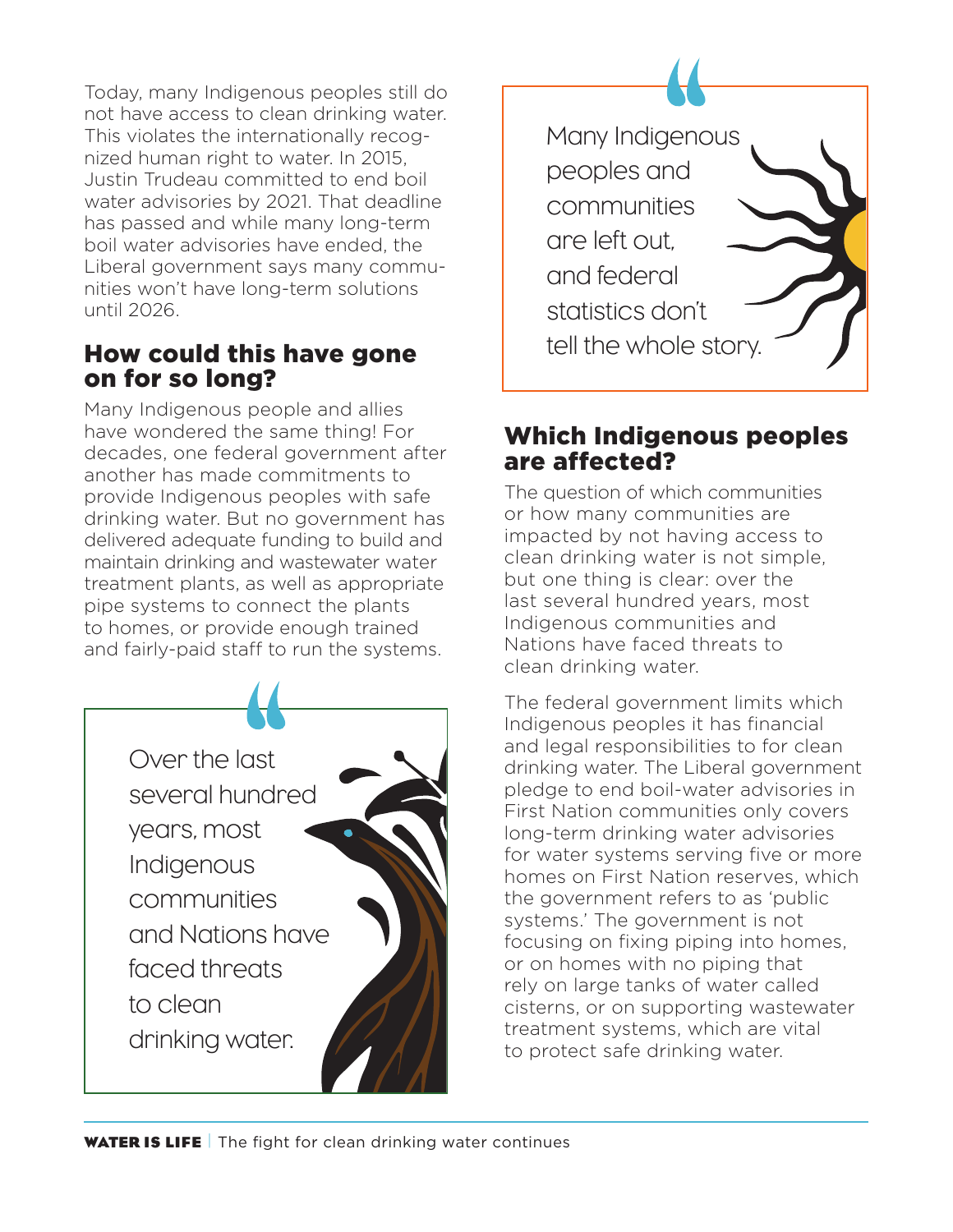Many Indigenous peoples and communities are left out of these specific efforts. In addition, federal tracking statistics don't tell the whole story, as they don't count First Nation communities living under short-term water advisories, most Métis people, Inuit people, all communities north of the 60<sup>th</sup> parallel, seven member First Nations of the Saskatoon Tribal Council, First Nations people who use wells and private water systems and First Nation reserves in British Columbia.

Inuit and some other communities receive separate federal funding, but it is important to note how many Indigenous peoples are affected by a lack of clean drinking water, and who is excluded from the federal campaign to end boil water advisories.

#### What's it like to live under a long-term boil water advisory?

Some First Nations have endured decades of boiling their water before it's safe to drink. Members of Shoal Lake 40 First Nation lived under a long-term boil water advisory for 24 years, from 1997 until 2021, when the construction of effective roads made the building and upkeep of a new water treatment plant possible.

June 2022 marked 10,000 days that members of Neskantaga First Nation have lived under a long-term boil water advisory. Since 1995, their tap water has at times been unsafe even for bathing or laundry, known as a 'do not use' advisory.

Communities without safe drinking water must spend large amounts of money supplying members with bottled water and must deal with

the mountains of plastic waste that pile up. Households often must ration drinking water and water for bathing and cleaning. Water that is unsafe to drink, but deemed safe enough for bathing, can cause skin conditions such as eczema and infections.

Communities living with water they can't use at all struggle to have clean clothes and find safe places to bathe. Community members must factor the timing, costs, and logistics of picking up water into their everyday lives. The COVID-19 pandemic has affected Indigenous communities more than non-Indigenous communities. A significant factor is inadequate access to clean water for drinking or doing additional washing and hygiene to prevent the spread of the virus. One recent study found that Indigenous communities with water cisterns had double the cases of COVID-19 compared to communities with running water to their homes.

> Communities struggle to have clean clothes and find safe places to bathe. They must factor the timing, costs, and logistics of picking up water into their everyday lives.